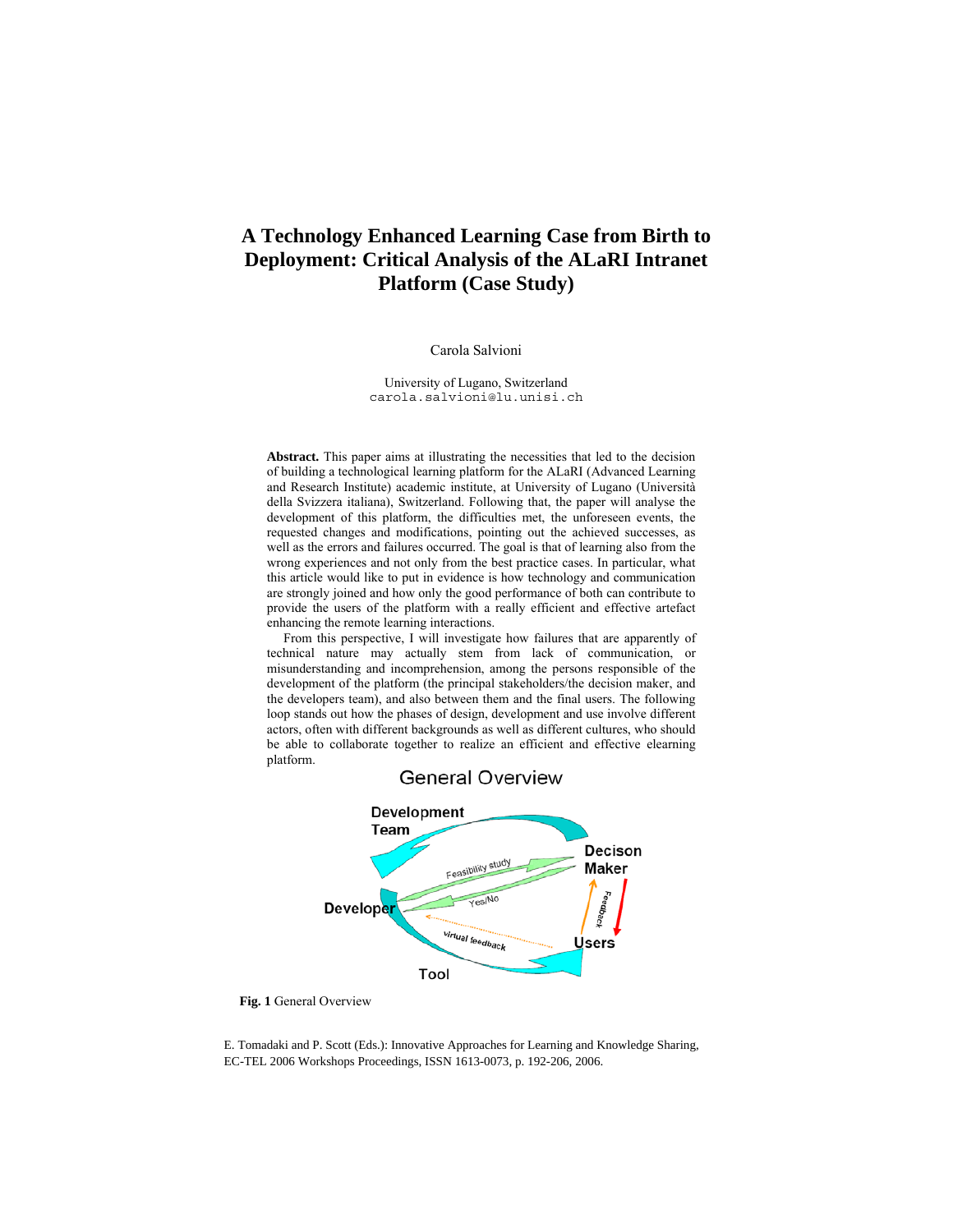Figure 1, starting from the decision maker, shows the communication flows and the working groups taking place at ALaRI environment. Basically, it represents two principal loops: the first one describes a technical and locked loop, where the technical aspects of the intranet platform are defined and developed by the decision maker and the development team, taking into consideration the ALaRI actors' requirements, their activities, and the specifications of the system. The second loop is wider, in the sense that decision maker, and also the developers, should consider the impact of the intranet release on the final users. This means to verify how the platform is really used, observing how the ALaRI actors interact with the intranet and moreover through it among themselves, and asking them explicitly through usability tests (task scenarios, interviews, and questionnaires) to get a feedback. The feedback from the final users should be of interest not only to the decision maker, but also to the developers in charge of the implementation of the platform. Then, further modifications and implementations should take into account what it went wrong and why final users are not satisfied.

Sometimes it is the communication flow in place (or its lack) inside each one of the two loops and between the two loops themselves that has generated incomprehension affecting the optimal realization of the platform.

According to this scheme (*figure 1*), it becomes necessary to learn to negotiate in order to reach a common agreement and arrive to a co-shared result, where it is clear that the final goal is the benefit of the entire ALaRI community and not only the personal or particular interest of one or a limited group.

In the following paragraphs I will illustrate the **ALaRI challenging approach**, and how the ALaRI platform would enhance the remote learning, together with a brief description of the ALaRI institute, its mission, its environment, the principal actors and their roles. Then, there will be an **analysis of the occurred risks about the ALaRI intranet** development and its use. Further **what did not work and why** will be explained, providing also **some general aspects from the occurred problems** in this specific case. Some considerations about **what it is possible to learn** from this experience **and how it is possible to benefit** from the occurred failures will follow. The successive object will be **instead what did work and the achieved successes**. Finally a set of **overall recommendations that can apply to other situations** to achieve satisfactory results will complete the analysis. The **conclusions** will close my reflections.

### **The ALaRI challenging approach**

The ALaRI institute is active from 1999 at the University of Lugano, Switzerland, with the aim of promoting research, education and training in the field of the embedded systems design, through the synergic interaction of three principal actors: European academia, American academia and international high-tech industry.

Since 2000 ALaRI offers a master program in embedded systems design (the *Master of Advanced Studies in Embedded Systems Design*). This master program lasts one year, from September until July, and it finishes with the final workshop where the participants present their master research projects, developed during the year with the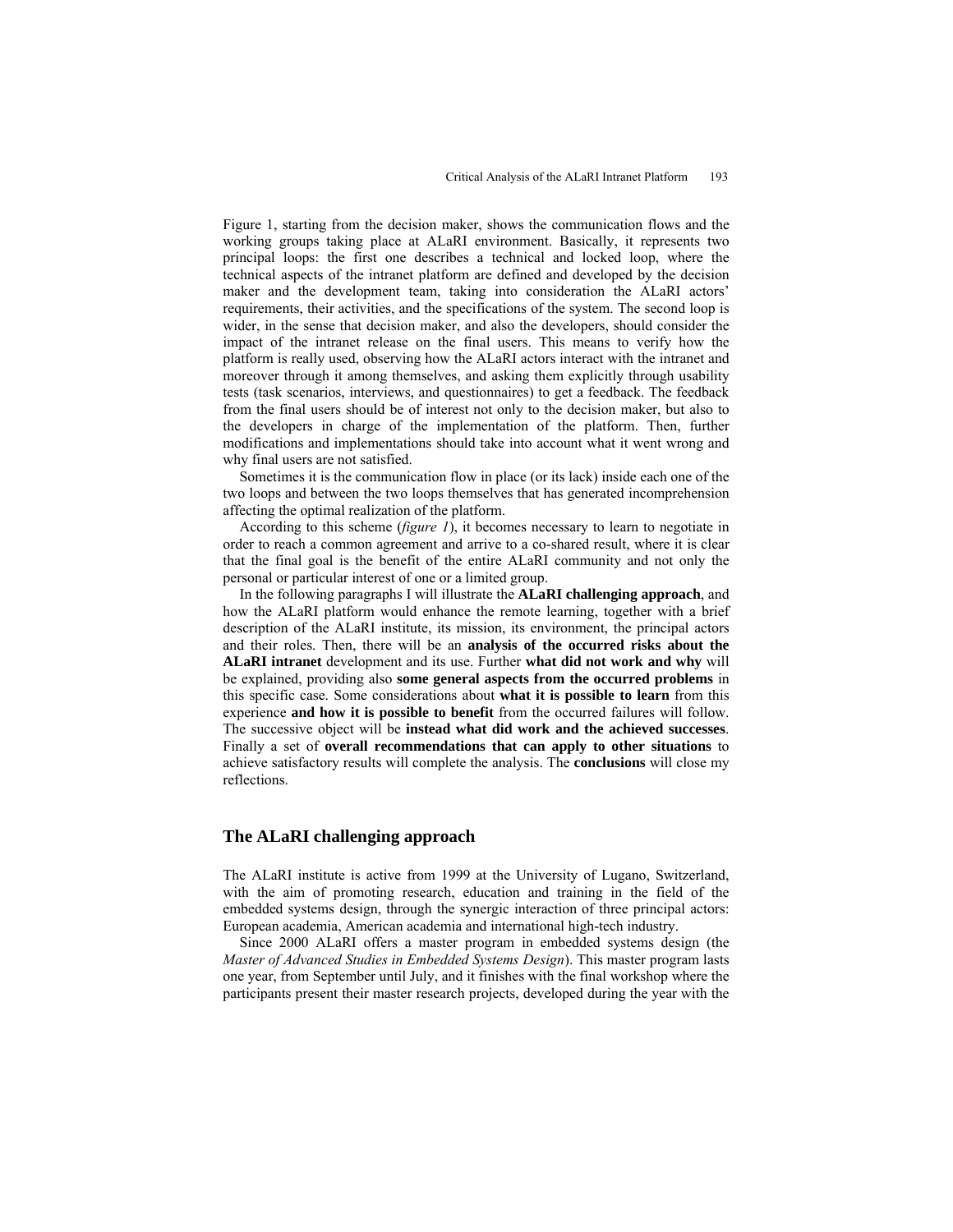support of teachers, tutors, and industrial experts or other academic mentors. Since 2004 ALaRI has also introduced a new master program in embedded systems design (the *Master of Science in Embedded Systems Design*). It is a two-year graduate program (following the so-called *Bologna model* for European University studies).

The peculiar characteristic of the ALaRI institute is its plan of learning: an innovative approach to the working organization and learning environment.

Participants in the master's programs come from all over the world and during their stay at the institute have the possibility to explore and to study in depth the subjects related to embedded systems design, acquiring theoretical background and practice with design tools. Teaching is organized into teaching units ("modules") whose length may go from 24 to 50 hours, inclusive of theory, exercises and practice. Modules end with an individual evaluation that may include home assignments and a module project. With very few exceptions, lecturers (about thirty) are present at the institute in Lugano only during their period of teaching (normally distributed over 1 or 2 weeks). This last fact is one the basic factors that guided towards introduction of particular remote-teaching solutions for ALaRI.

Research projects run in parallel with conventional studies and complete the students' training, leading to the final master theses. The applied-research projects relate in general to actual industrial research, design activities and technological needs; they are assigned to each participant early in the academic year<sup>1</sup>, and checked periodically through remote interactions by the Industrial Partners of the ALaRI community as well as by lecturers from the (remote) Faculty, who act as advisors. Both academic and industrial experts tutor the development of each project.

Several parallel projects may complete a larger research activity, where practical experience in teamwork allows participants to grasp the problems of design management from the perspective of work organization as well as financial relations.

Thus, during the master's programs, students are trained both to work on their own (and in team work) and to interact remotely with their supervisors (academic members and industrial collaborators) to develop research projects leading to their final master's theses. In this context, two main difficulties have been tackled. One has been the interaction between students and international lecturers, because of the limited physical presence of the lecturers at the Institute. The other has been the need to coordinate the workflows among the several actors at ALaRI during the academic year.

The above problems led to designing and building the ALaRI intranet: a web-based remote application accessible from the ALaRI web site – www.ALaRI.ch/intranet – with the aim of supporting and managing the relationships among the different actors around ALaRI community. Through the intranet, new social and technological dynamics have been developing at the institute, integrating learning in presence with remote cooperation in a complex and truly distributed reality (Dillenbourg & Schneider, 1995) 2.

 $<sup>1</sup>$  In the first academic year for MSc students.</sup>

<sup>2</sup> Within remote learning, a distinction has been made in the literature between a *collaborative learning*  model and a *cooperative learning* one. The former addresses situations "in which two or more subjects build synchronously and interactively a joint solution to some problem" whereas the latter is "a protocol in which the task is in advance split into subtasks that the partners solve independently" (Dillenbourg  $\&$ Schneider, 1995).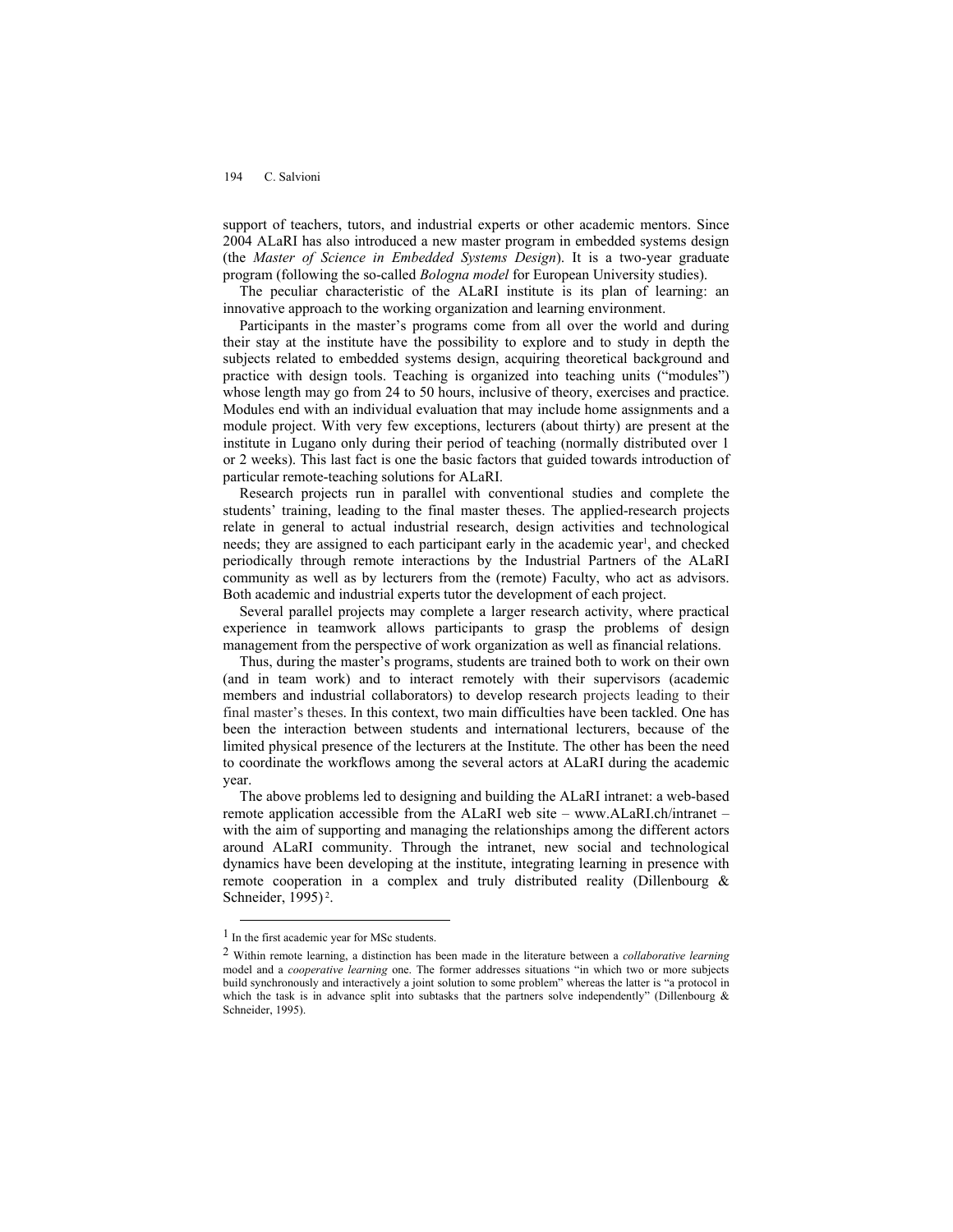Further, this information system offers heterogeneous services integrated within several areas, accessible from remote places and in an asynchronous way (Negri & Bondi, 2004).

The main difficulties met during the development of this platform stem from the very fast and sudden growth of the institute together with its entire environment. In fact this led the decision maker and the designers to re-think very quickly the entire organization of the platform, extending the application, and facing the many different demands of the institute and of its actors, as they appeared, with the purpose of broadening and boosting the management of all the ALaRI activities on a unique remote platform. Further, when the ALaRI intranet building began (during the academic year 2002-03) there was no *ad hoc* application complying with ALaRI requirements; moreover the existing tools were neither modular nor integrateable, and interfacing them with each other was far from easily and efficiently feasible, if at all. So it was decided to create a new *ad hoc* intranet for the ALaRI institute.

In order to better understand the demands of the ALaRI institute, it is useful to have an overview of the seven principal profiles of the actors involved in the learning programs (i.e. *Scientific Council; ALaRI Staff; Faculty members; Industrial Sponsors; Students; Alumni;* and *Guests*), and of their mutual interactions by means of the ALaRI intranet.

The *Scientific Council*, consisting of the ALaRI stakeholders, is basically in charge of the ALaRI strategies, and it is responsible for the remotely supervising of all the research projects ongoing at the institute. Together with the *ALaRI Staff* (i.e. PhD students supervising some students' master projects, and intranet administrators who maintain and update the system) they have access to all documents (private and public) and to all ALaRI intranet data.

The *Faculty members* are professors and experts from academic and industrial environment who hold courses and whose materials are available on the ALaRI intranet. In some cases they also provide academic supervision for master projects, checking and evaluating – through the intranet platform – only the reports of those projects they are involved in.

*Industrial Sponsors* are academic or external collaborators interacting with the students during all the period of the project development, defining the milestones and the deliverables of their supported projects, and working with the team from remote places.

*Students* attending the two master's programs can perform different activities on intranet, working alone with the available teaching materials of the courses, or working with their team, supervisors and tutors about the master project they are assigned to. They can share together the ongoing results of the projects and upload new reports. Further, they have access to the intranet area with public documents of previous projects, where they can also upload other relevant materials interesting for the development of their research projects. In this way the intranet aims at being the main instrument for building the research projects. There is also a career area, where students can upload their *curricula vitae* and letters of intent, making them visible to the faculty members and sponsors. Finally, through the part-time job area, students have the possibility of applying for little on campus part-time jobs, posted by ALaRI staff, with the aim to cover basic living expenses during their stay away from the family.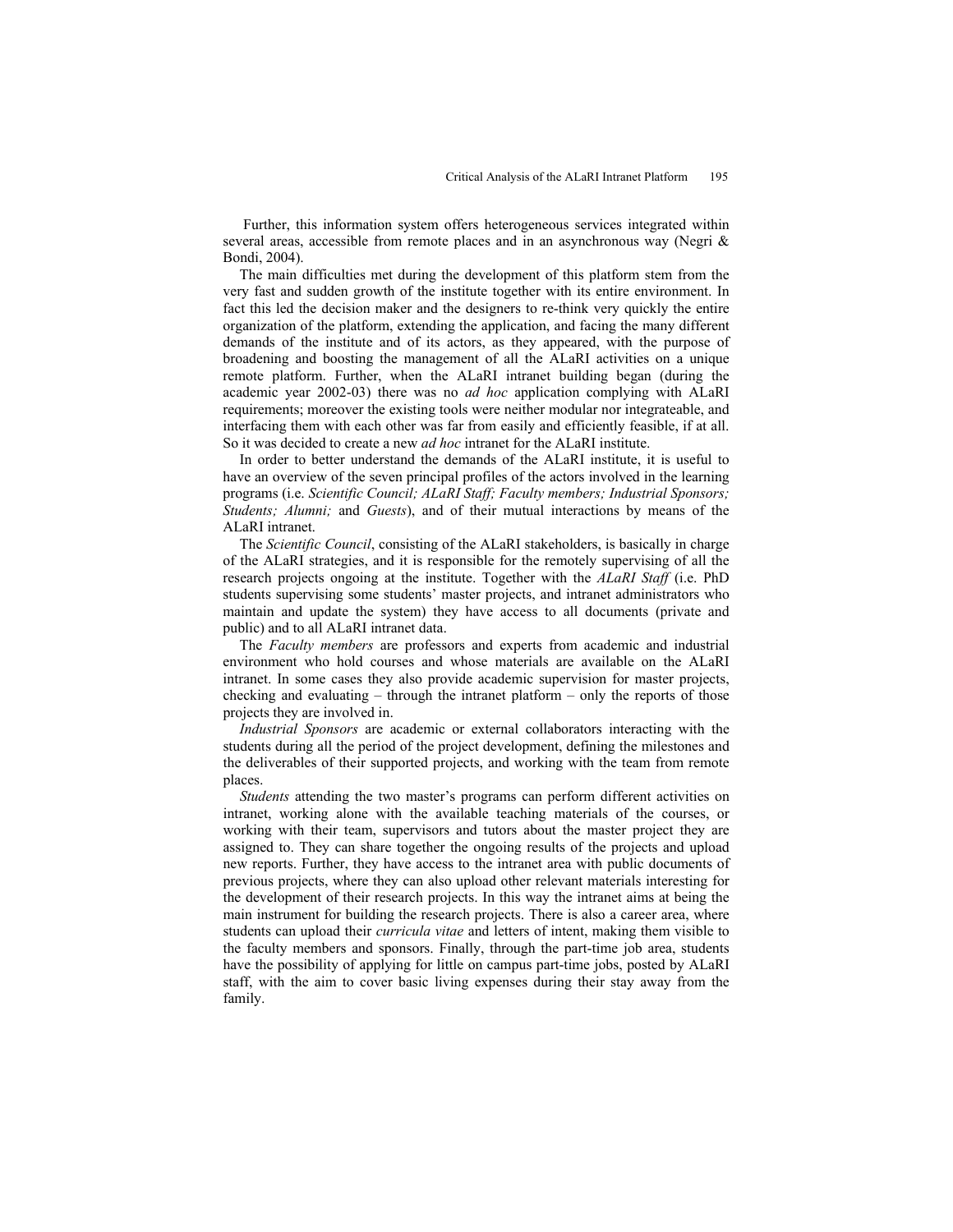*Alumni* (ALaRI former graduated students) have access the most recent public materials on intranet and private reports of their former master projects for a few years after their graduation. Moreover, they can also keep visible their *curricula vitae*  and keep consulting possible job offers.

Finally, *Guests* are persons outside the ALaRI institute and its network, who may be interested in some research activities at ALaRI, and may find some opportunities accessing the public reports of master projects and other public documents.

This interactive information system wants to allow ALaRI actors with different roles to carry out asynchronous communications from remote places, supported also by an advanced data filtering system (logging in the own username and password) that assures different views of the data and of the several services according to user's profile.

These heterogeneous services in the intranet system are based on seven main general areas, concerning: *People* (the ALaRI actors directory, where several data, such as e-mails or *curricula vitae* can be visible to all or kept private), *Projects and Research* and *My project* pages (about the master's projects management), *Courses*  (where all the learning material is collected, including professors' slides, references, suggested books, etc.), a knowledge repository called *ReSearch* (where it is possible to collect and to store the ALaRI know-how, i.e. theses, publications, articles, studies, and so on)*, Library, Career Centre* (where jobs or internships are posted by faculty members or industrial sponsors, and applied by students), and *ALaRI Jobs* (about ALaRI part-time jobs). Further, each of these areas is subdivided in specific and peculiar sections. Finally, *Policies* and *Help Index* online are available to illustrate to the user the whole structure of the application, the services offered and how access them, such as a sort of electronic manual.

In this way, the ALaRI intranet answers the problem of creating a virtual operative workplace, ensuring an interactive participation of all its members within a steady and secure environment.

### **Risks analysis of the ALaRI intranet**

Such a technical learning system, in order to work properly, needs the active cooperation and methodical interaction of all its actors who, in turn, require easiness of use and immediate understanding of the available services.

The very quick development of the ALaRI intranet, although it has been focused on the building of useful technical functionalities, did not let to pay enough attention to the way in which these functionalities have been offered and to "the effectiveness, efficiency and satisfaction with which specified users can achieve specified goals in particular environments" (ISO 9241-11).

Thus, during the time of development and then of use, several elements have affected the proper and correct use of the e-learning system. The main tackled risks concern the following aspects:

- the necessity of creating, developing and implementing an *ad hoc* tailored platform, following the continual incoming requirements of the ALaRI actors;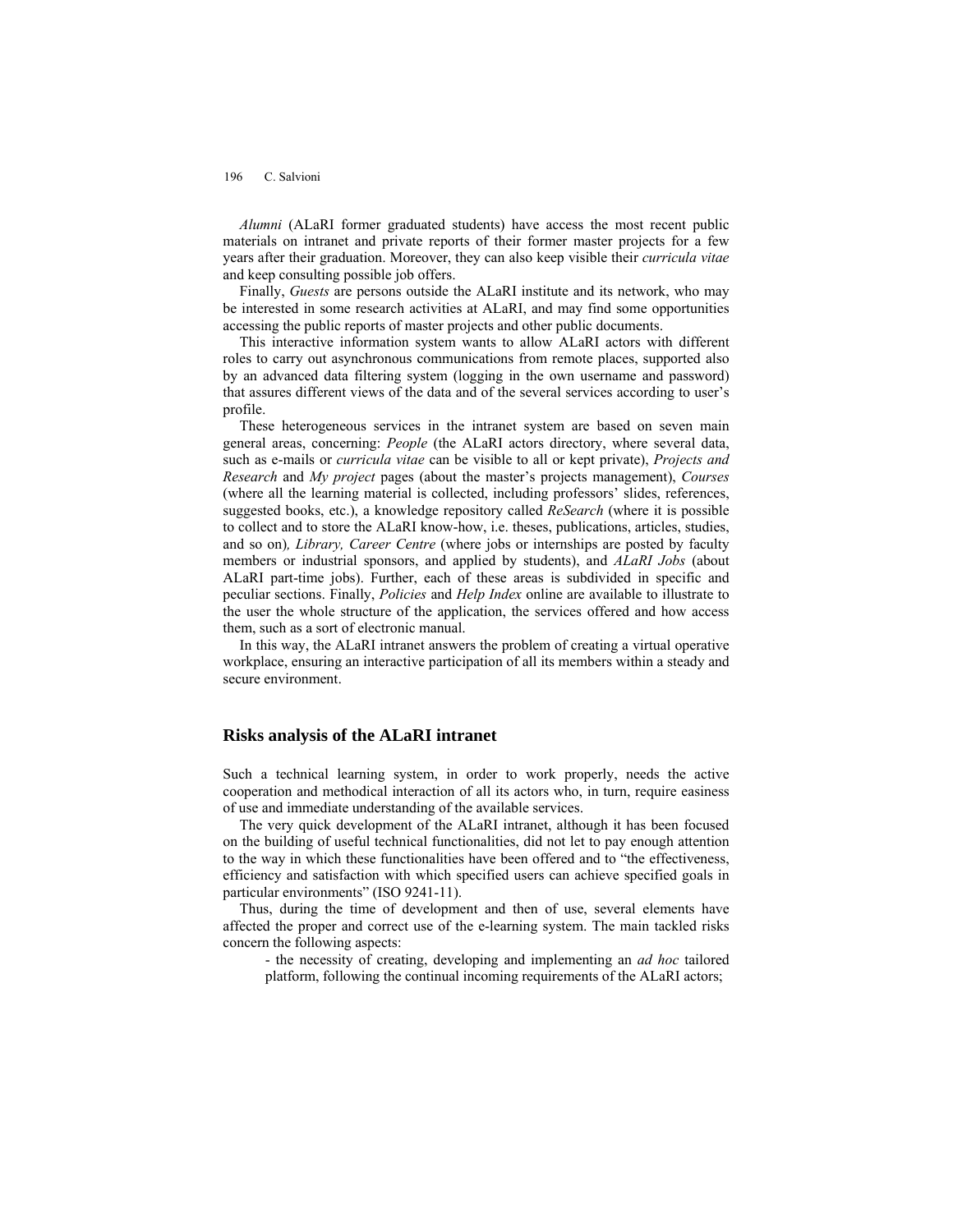- the goal to realize a functional and active platform as soon as possible, in order to improve the workflows within the ALaRI learning environment, reducing the necessity of e-mailing and enhancing the asynchronous interactions on the platform to bridle the acquired knowledge;

- the continuous updating and revisions of the initial specifications and requirements, due to the increasing number of users (students, teachers, and other profiles not strictly connected with the learning) and of organized activities – in fact the specifications phase, at the beginning of the project, and before starting the development of the intranet system, is very delicate, and it can never be totally definitive;

- a "home made" platform, created by young ALaRI internal developers, sometimes helped by some ALaRI students interested in this project. Thus, it has been necessary to motivate young developers and students to work on a tool from which experience they can resell their acquired knowledge;

- the staff turnover: persons working on the platform changed during the time, making it necessary to hand over intermediate products to somebody else, in order to go on with the implementation of the intranet;

- and consequently work has been performed in a broken/irregular way (in fact the intranet building started in the academic year 2002-03, and now it is still under implementation), so opening another problem:

- the traceability of the tool, i.e. the possibility to document each phase of building and implementation of the intranet;

- moreover, the increasing complexity of the project required a continuous and punctual supervision of the development of the platform (also valuating the limits of the tool itself), but the person in charge of this had also to follow several other activities. As a consequence, difficulties in the intranet use were noticed and discovered late, when the user was not able to perform some tasks and the specific activity could not be carried out;

- finally, the initial difficulty in involving all the ALaRI actors in the use of the platform, making them aware of its services and really facilitating their interactive activities, was a further problem. In fact at the beginning only the students after a brief training seemed to be disposed to use the platform; while professors and other actors did not use it, and in the worst case they did not even know the existence of it.

### **What Did not Work out as Hoped and Why**

Here I would like to analyze what did not work out, and try to understand why. During the summer 2004, it was performed a first usability test, since the use of the platform did not achieved the hoped results. From it and a successive my research (then published in Salvioni, 2005) it was clear that, especially during its first release, the ALaRI intranet was very few used compared to the offered services to the students, faculty members, and industrial sponsors: only some of all the services on the intranet were really known, and few services were really used.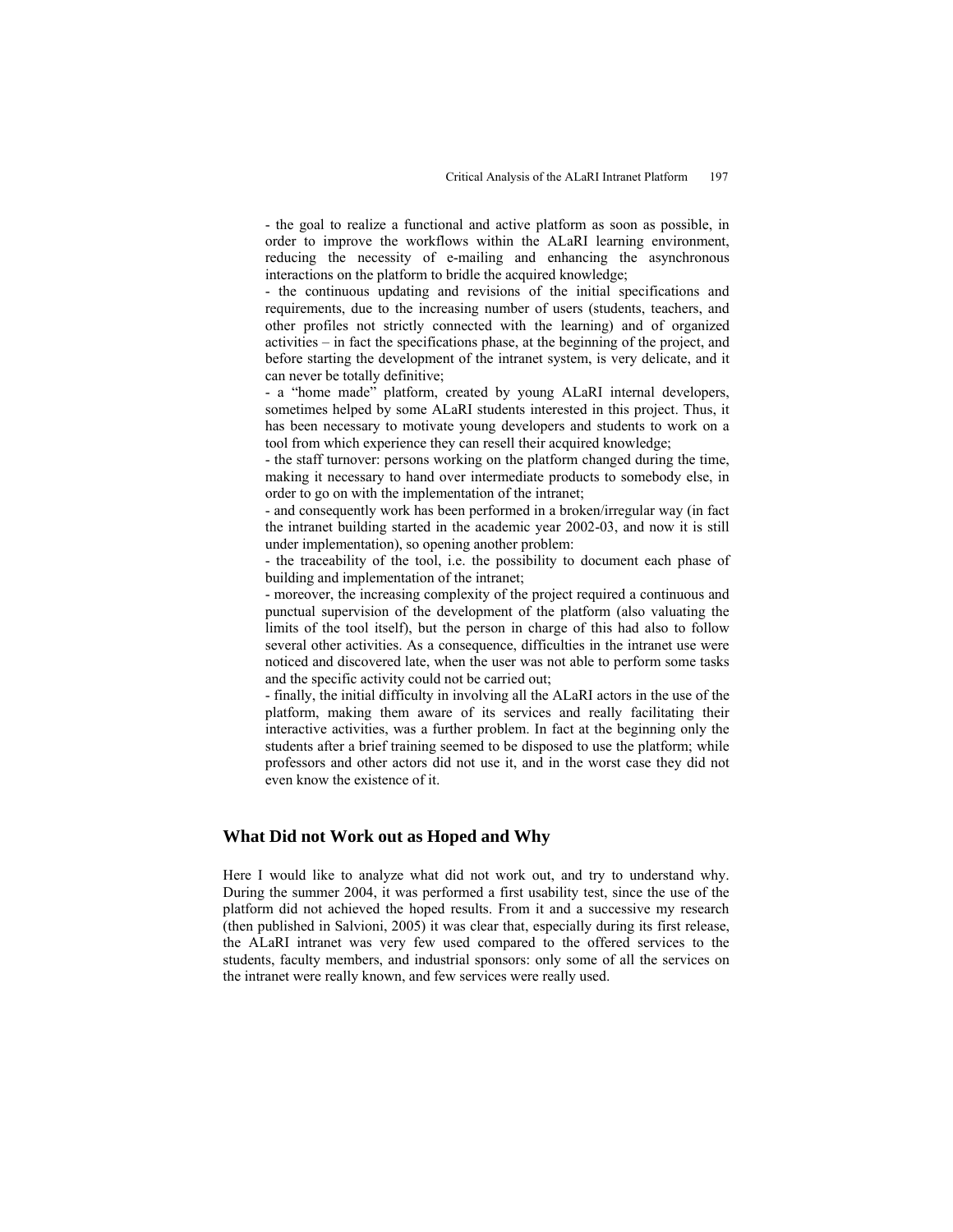From the users' point of view, two main difficulties concerned on one hand the practical approach to the intranet system, and on the other hand the lack of consciousness about sharing the use of the platform with the other ALaRI actors to increase the know-how of the community.

The analysis conducted showed that, while the technical part of the platform was generally well developed (just few strictly technical problems), limited attention was paid to its interface, because not enough customized according to the final users' demands. In fact, as here below listed, several aspects of usability did not work, generating drawback and disappointment. Such aspects regard:

- semiotic issues, such as the meaning of labels, headings or keywords that should synthesize the contents to which they refer; or the interaction images, i.e. the meaning of any non-textual sign or symbol used for navigation purpose. For instance, some label names do not help users understand their contents, such as the title *ReSearch* that should suggest the whole ALaRI repository, but it is not clear at all; so also the labels *Main Projects* and *Master Projects* (section of *Projects and Research* area) do not explain the difference of the contents they cover, running the risk of losing confidence in the site. Then, about the interaction images issue, there are troubles stemming from the lack of conventional and intuitive symbols, as instead we are used to recognize on web pages: such as the click buttons here represented as little blue triangles in little white squares; or the difficulty presented by underlined words that sometimes are links, and sometimes not

- cognitive problems about the arrangement of information and the user's cognitive effort to read an intranet page overloaded or with redundant terms, but also an intranet page lacking of information that prevents from efficiently completing a specific activity or a task. This can lead to compromise the efficacy of the intranet communication. For instance, on *Projects Search* page (sub-menu of *Projects and Research* area) there are too much information crowding the page, so that it looks like a book page to be read carefully rather than an intranet page with immediate and intuitive services; also on *Library*  and *ReSearch* areas there are long list of mixed documents, not divided by subject or type of text, or by author. On the contrary sometimes the lack of details or definite deadlines (about an activity), like on *Part-time Job* area, can prevent from the completion of a task

- graphic elements such as the limit (due to the tool) of getting only square or rectangular areas

- navigation, when it hampers the easy access to some information of interest. For instance, on *Guiding Themes* page (in *Projects and Research* area) four clicks are needed to reach public documents; whereas this path could be simply reduced to two clicks. Then, on intranet pages there is not any backward button to make easier the navigation to the previous visited page (there is only the back functionality offered by the browser)

- technical difficulties about the lack of clear feedback messages, such as error messages that are not in a natural language, but in code, hampering in this way the user to understand how to repair it; and also the lack of messages confirming the successful conclusion of an operation (e.g. the correct uploading of a document-on private or public area-and its availability to the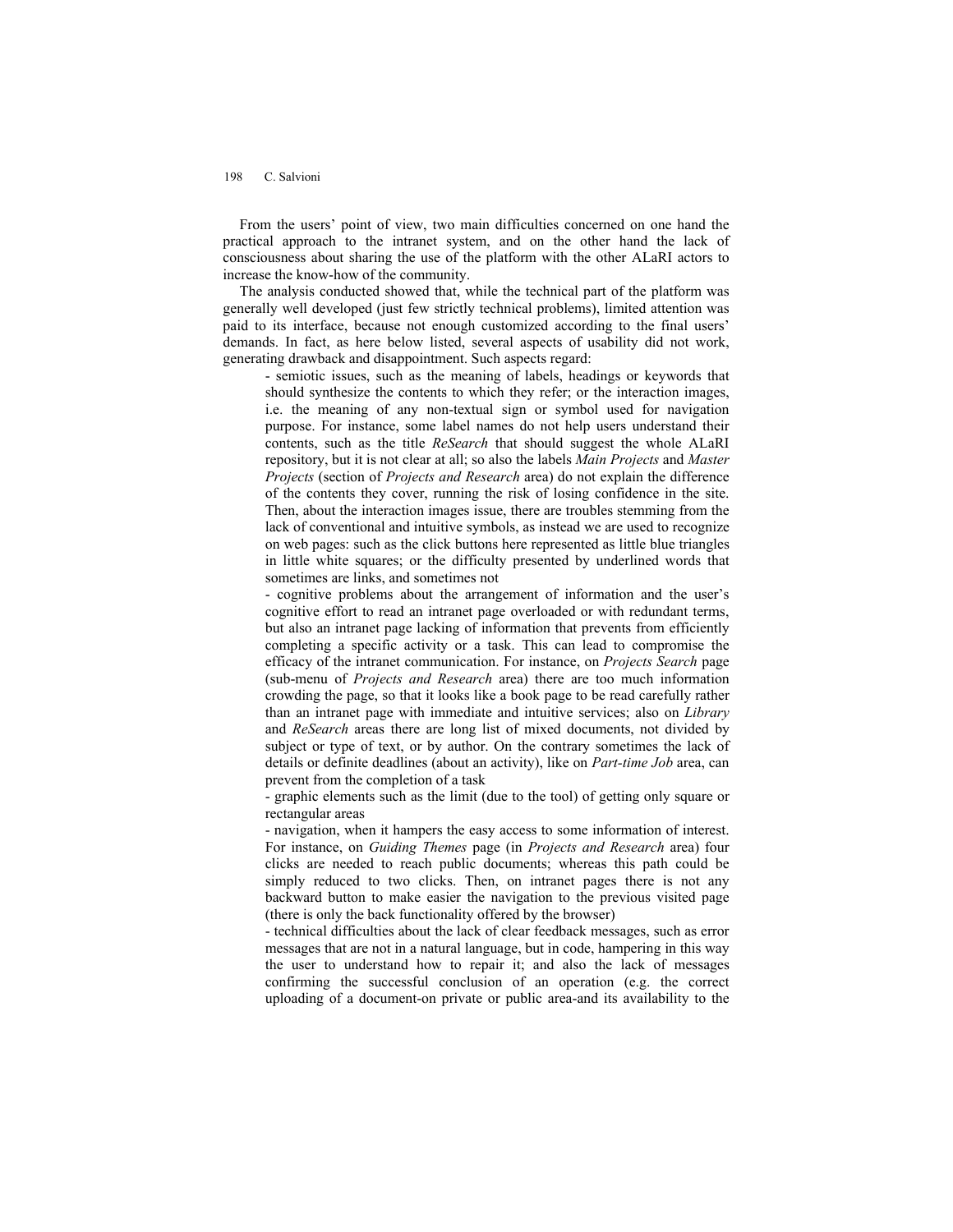right addressees). Or the difficulty to remember passwords that must have specific characters, such as an upper case, a number, a specific length, etc.

Then, some errors, that might seem to come from technical troubles, really show failures during the first specifications phase, such as the denied access to read documents of interest. In fact, for instance the second supervisors (the so Italian called *contro-relatore*) found to have no access to read student's theses, just few days before the final discussion – the reason was that during the specifications phase this particular profile was not considered as an ALaRI intranet actor.

Really these troubles slowed down the adoption and the use of the intranet, especially at the beginning, because users were prevented from completing the execution of tasks (in fact, during the first usability test - summer 2004 - just one user out of eight was able to complete his task).

The principal reason was a not suitable attention to the customization of the user interface; but it would have been important also to valuating the limits of the tool itself in advance. Thus, inopportune choices for the realization of the interface would have been avoided.

Other problems are about the maintenance and updating of data and educational materials on the intranet system, for instance when there are personal data to change (about a lecturer, or a student) or course materials to update. This problem was crucial especially at the beginning, because of two reasons: first, developers had not enough time to control all the critical information; second the users were not enough made aware about the necessity of controlling the data of their competence, e.g. the staff users should check administrative data and details about part-time job or master projects; students should up load their profiles, curricula vitae, and the reports of projects according to the milestones; lecturers should provide course materials and assign marks to the students in due time, respecting the intranet policies.

The necessity of making aware the actors about the use of the intranet is an aspect very important that was not enough considered either by technical developers or by the decision makers. In fact this has also had an influence not only on the intranet use, but also on the consciousness of its role for the ALaRI community. For this reason, later online manuals for students and also for lecturers and sponsors were prepared and uploaded on the intranet; and now they are also considering inviting users to attend *ad hoc* training sessions, specific and tailored to the different users' profiles.

According to this perspective, technical developers should have the responsibility to capture how the product is perceived, learned and used, and the requirements that the product can fulfil. This leads to make three considerations: allowing the development of representation models in accordance with the user conceptual model; using cognitive theories in order to build understandable interfaces for information and data display; and evaluating final products also in terms of aesthetics features.

On this subject, the previous *figure 1* can help to understand what did not work out in terms of effective communication among all the ALaRI actors. In fact, while, since the beginning, the first technical loop has showed the good will of building a technical useful artefact for the community; the awareness of the necessity of collaborating and having good communication flows between the two loops, to get a very satisfactory intranet platform, came later, maybe too later.

It is enough to think over the gap between the development of the platform and its test of accessibility and use: during the academic year 2002/03 the intranet building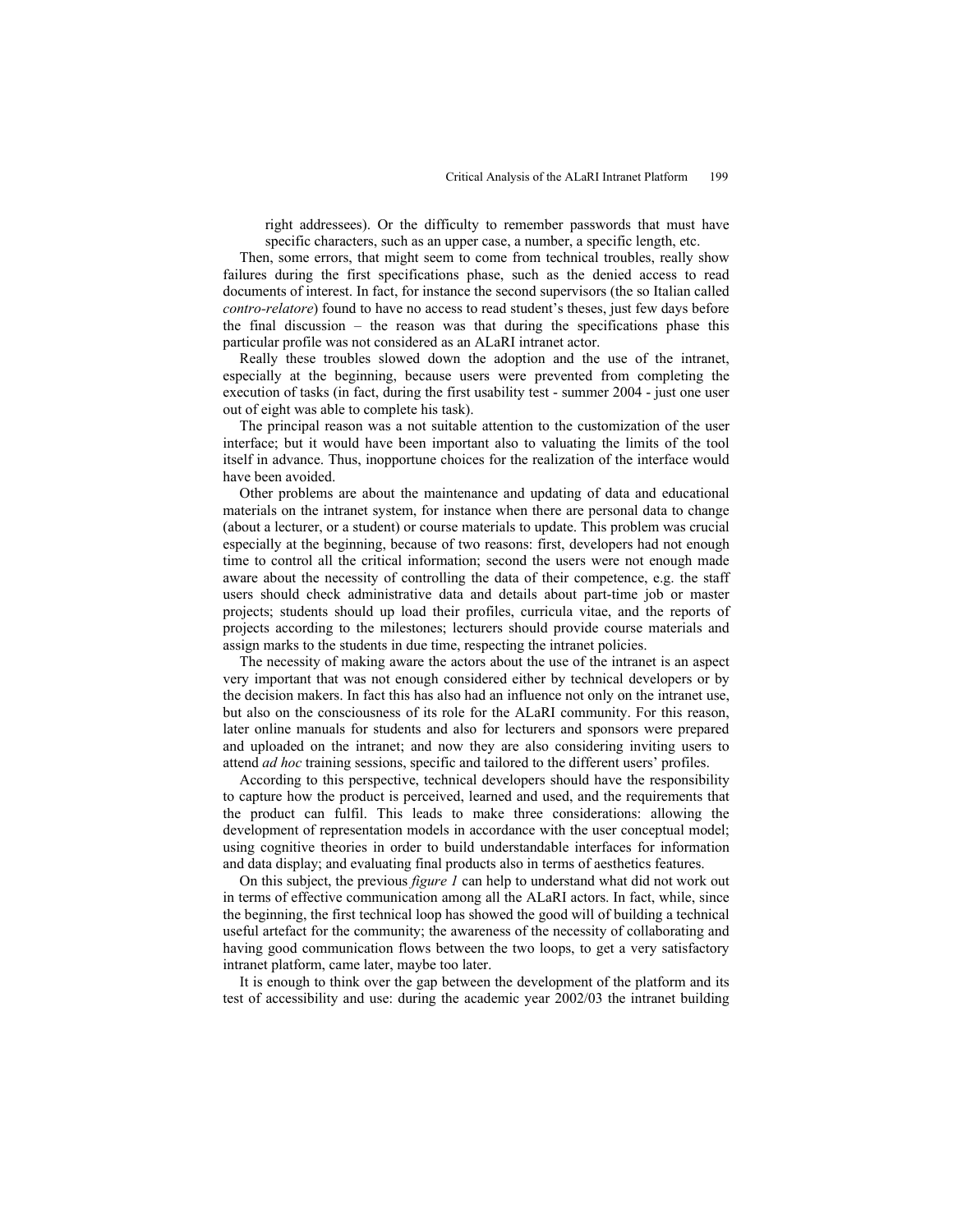started, but only during the summer 2004 a questionnaire and a usability test have been provided to the users, since the use of the platform did not achieved the hoped results. In fact at the beginning, in order to get the main necessary requirements, it was just provided a questionnaire via e-mail to some users, and the outcomes were discussed only among the technicians, while the users were not more involved in the development of the platform.

The lack of communication has also had repercussions on the display of some courses data on intranet, when for instance some important details were missing about the association of master programs courses and year of course; about credits associated to specific program and courses; or about the pre-definition of elective and fundamental courses according to the master program. Or when the designer considered valid some previous data, he made by himself decisions regarding a particular course, but without asking any details to the decision maker or to the responsible lecturer. This particular situation can occur in ALaRI because the intranet platform is developed by persons inside the institute, who were former ALaRI students. So it can happen that they take for granted some information about courses they already attended, whereas they should verify it.

Another issue concerns the policies and the rules decided by the ALaRI steering committee that are uploaded and implemented on the intranet platform. These policies affect all the educational organization and involve in also lecturers and sponsors. If ALaRI actors do not comply with these policies, all the educational system is compromised. For instance, it is important to respect the deadlines to perform several activities, e.g. the uploading of the master thesis on behalf of the student; or the reading and the evaluation of the thesis, or the uploading of the learning materials on behalf of the lecturer; and so on. But it must be clear that the policies on the intranet are established by the steering committee and they must not be perceived as constraints of the sytem. So it is crucial also to understand how to put the policies on the intranet in order to not discourage the users to work on it.

All these considerations underline that the occurred problems were not only around the user interface, but also about the maintenance and updating of the data on the intranet, the promotion of its use, and the relationships within the institute.

In short, the problems occurred in practice affect several perspectives:

- **a) the users' point of view about:** 
	- the practical approach, i.e. interfaces not intuitive, lack of customization according to the different users' profiles, problems of usability aspects
	- the awareness of being part of a community

#### **b) the communication point of view:**

- lack of deep analysis of the users' requirements
- belated request of feedback from the users
- lack of communications among all the ALaRI actors (developers, decision makers, final users)
- lack of suitable promotion of the platform and its services

#### **c) the technical point of view:**

**-** lack of previous identification of tool limits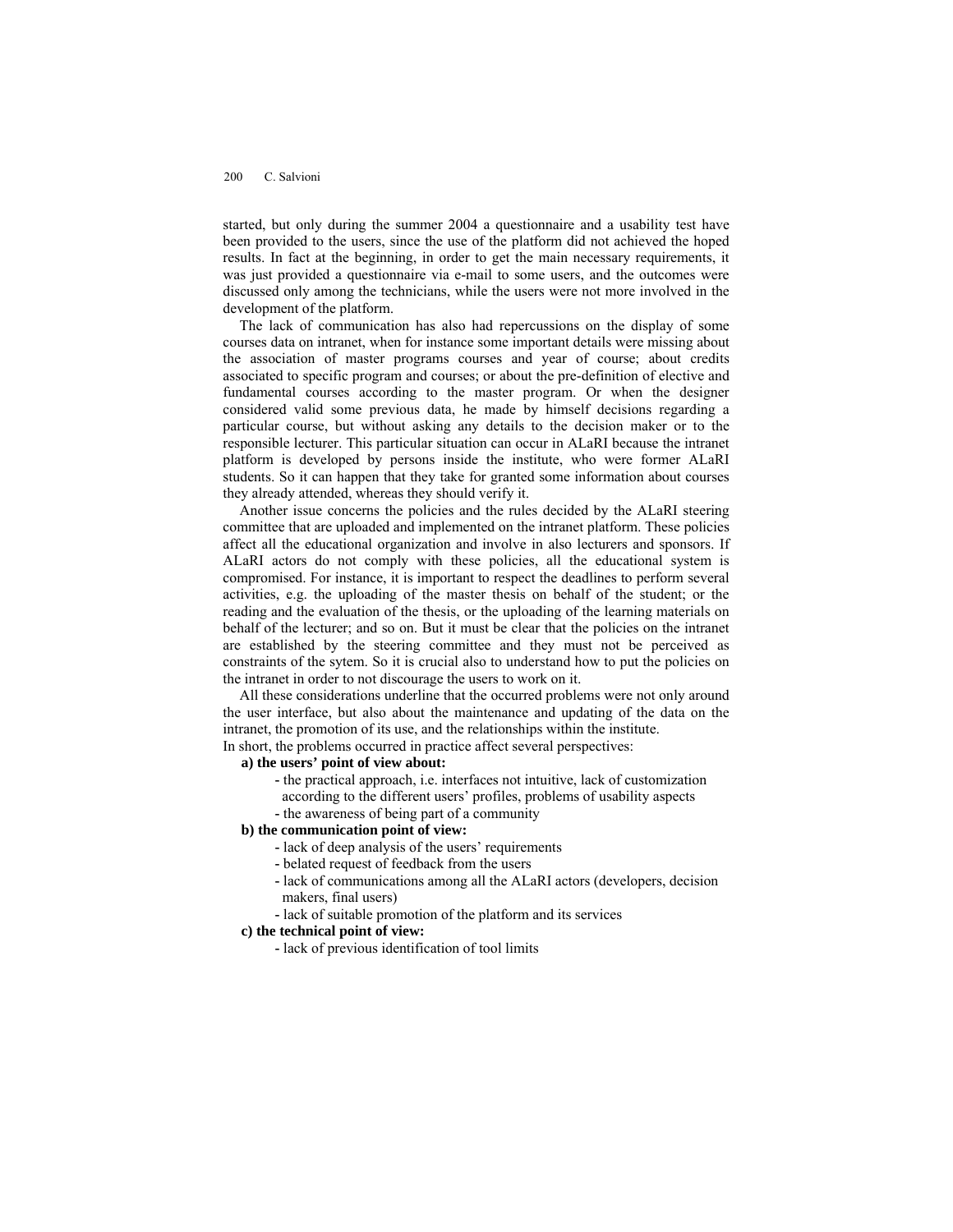# **What is it possible to learn from this experience? How is it possible to benefit from the occurred failures?**

Negative consequences imply not only that users cannot achieve their goals with satisfaction, but also compromise the development of a real community identity whose principle of organization is based on the information system itself (Wenger 1998).

Thus, from this analysis three considerations arise, namely:

1. the possibility to create a very general and extensible model of the application, considering all the possible features and prerogatives, in order to have a flexible environment, broader than the first specifications, where it is possible to make changes and modifications without running into insuperable difficulties;

2. the development team should have a deep knowledge of the tool and it should be well coordinated and supervised;

3. and finally, more attention should be paid to the user interface, its maintenance and the promotion of the platform.

The first consideration highlights the crucial problem of the flexibility and of the amenability to modifications of a product, moreover when it is new and just born.

The second point involves two main aspects in ALaRI case. One is the necessity to motivate young developers and students to learn a software language, persuading them that it can always be a work experience to resell. The other concerns the methodology and difficulties proper of the system development that requires the need of portioning the application, subdividing the work in several blocks in order to run the developing phases of the projects in parallel. So doing, it would be easier to take into account users' feedback, and improving the platform step by step, finding possible failures in due time.

The last consideration points out the necessity of working closer with the final users, starting from the design of the application, through the accurate definition of the users' tasks, till the organization of training sessions to promote and enhance the use of the intranet. Then, these sessions should be organized in accordance with the user's profile, reminding that faculty members, students and industrial sponsors have very different features, and consequently they need different approaches to properly use the technology enhanced learning system.

The engagement of heterogeneous human and technical resources in the restoration of a working order can successfully bring to problem dissolution, but it needs a great effort to overcome possible incomprehension and disagreement. Using an own jargon, quarrelling about priorities, and an excessive assertion of own peculiarity become dangerous whenever drive the community of specialists to the isolation and estrangement from giving the waiting answers to a larger community of users (Scott, in Laurel, 1990).

It becomes also worth of value to estimate a costs preview, considering, besides a money budget, the human resources to dedicate on the activity, and the time spent both on the building and on the maintenance of the platform, and on the learning of its use.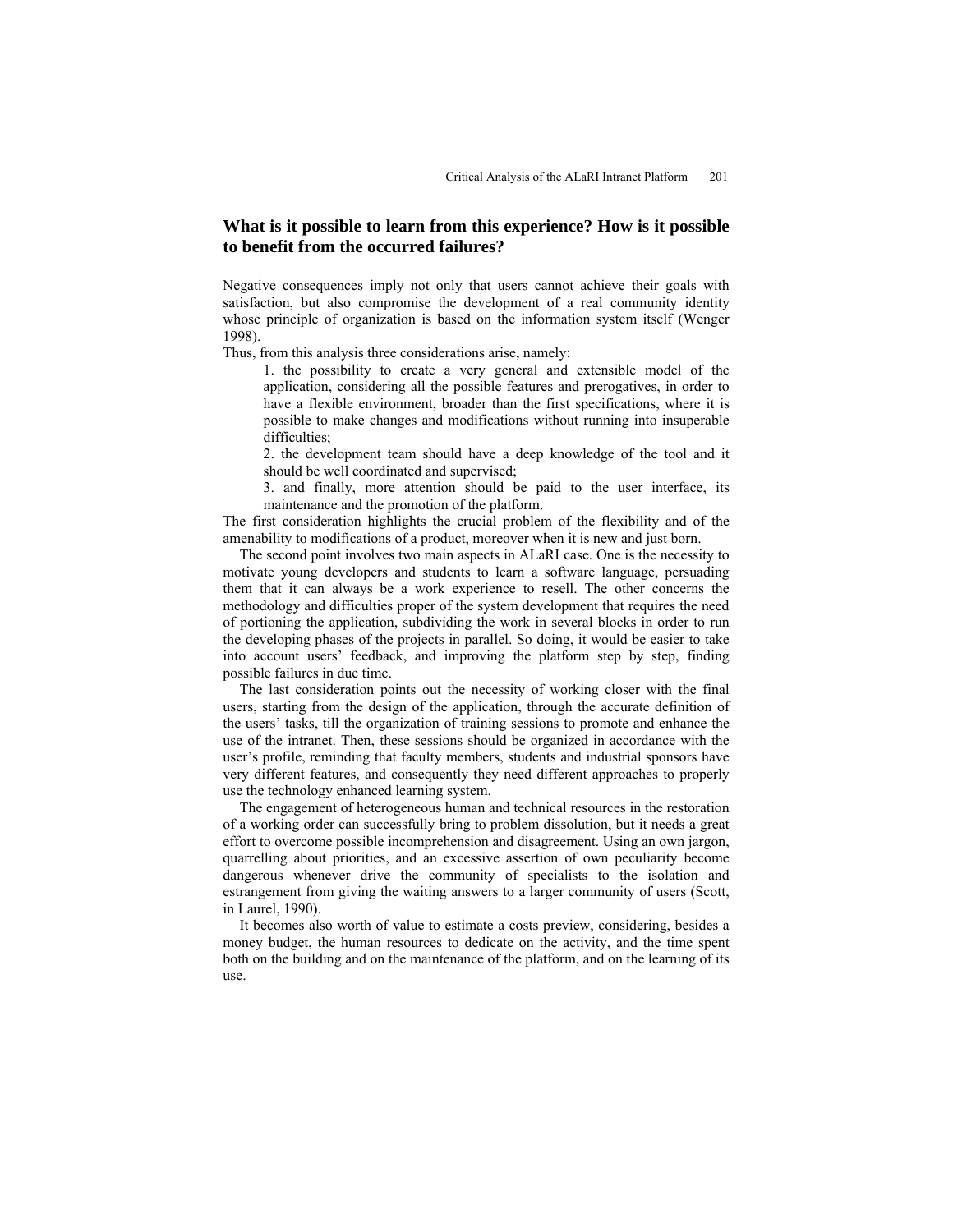Last, but not least, formulating a contingency plan can avoid being naïve in case of difficulty. In fact it aims at valuating the possibility that something does not work as planned, and thus, it helps to be aware of possible troubles that might occur during the development or the use of the system; in a dynamic environment such as ALaRI, it is extremely important to try to foresee changes and modifications that can have strong impacts, especially speaking about e-learning platform.

More generally, from the human and communication point of view, other elements may affect the use of the system, such as the users' habits and resistance behaviour.

It is not easy to change the habits of other persons, especially when they are well with the already existing technical tool (e.g. the simple e-mails). The individual resistant behaviour to adopt and use something new involves the matter about the comfort of the existing habit, the *status quo*; perceiving also associated risks (Szmigin I., 2003), as the here below scheme illustrates (*figure 2*).

| <b>RISK</b>  |               | $H$ IGH                                                                      | Low                                                                            |
|--------------|---------------|------------------------------------------------------------------------------|--------------------------------------------------------------------------------|
| <b>ABITS</b> | <b>STRONG</b> | a) Dual Resistance<br>(Social change)                                        | b) Habit Resistance<br>(Evolution -continuous- and<br>replacement innovations) |
|              | WEAK          | c) Risk Resistance<br>(Radical -discontinuous-<br>technological innovations) | No Resistance<br>(Fads and Fashion)                                            |

### **Fig. 2**

Three types of risks are here above considered:

a) the dual resistance involves physical, social or economic adverse consequences, and it occurs when there are strong habit and high risk due to the introduction of innovation. This kind of risk is often found in the area of social change, e.g. e-business or internet shopping; or it occurs when the use of innovation, not yet fully tested, may not work effectively, or when its price is very high, but it should come down over time;

b) the habit resistance underlines performance uncertainty, because the stress is on changes in existing habits and practices rather than on innovation risk (and this is also the case of the adoption and use of the ALaRI intranet). This type of risk may also include resistance due to conflicts with a previous belief and cultural structure;

c) the risk resistance highlights side affects associated with the innovation: here the matter is not much of changing existing habit but more of introducing new ones. Often radical and revolution innovations generate new forms of habits that have a high risk perception, at least initially, e.g. the microwave oven.

When there is neither risk nor habit change the innovation is very welcome, e.g. the *Swatch* fashion. Thus the resistance in adoption may meet functional or psychological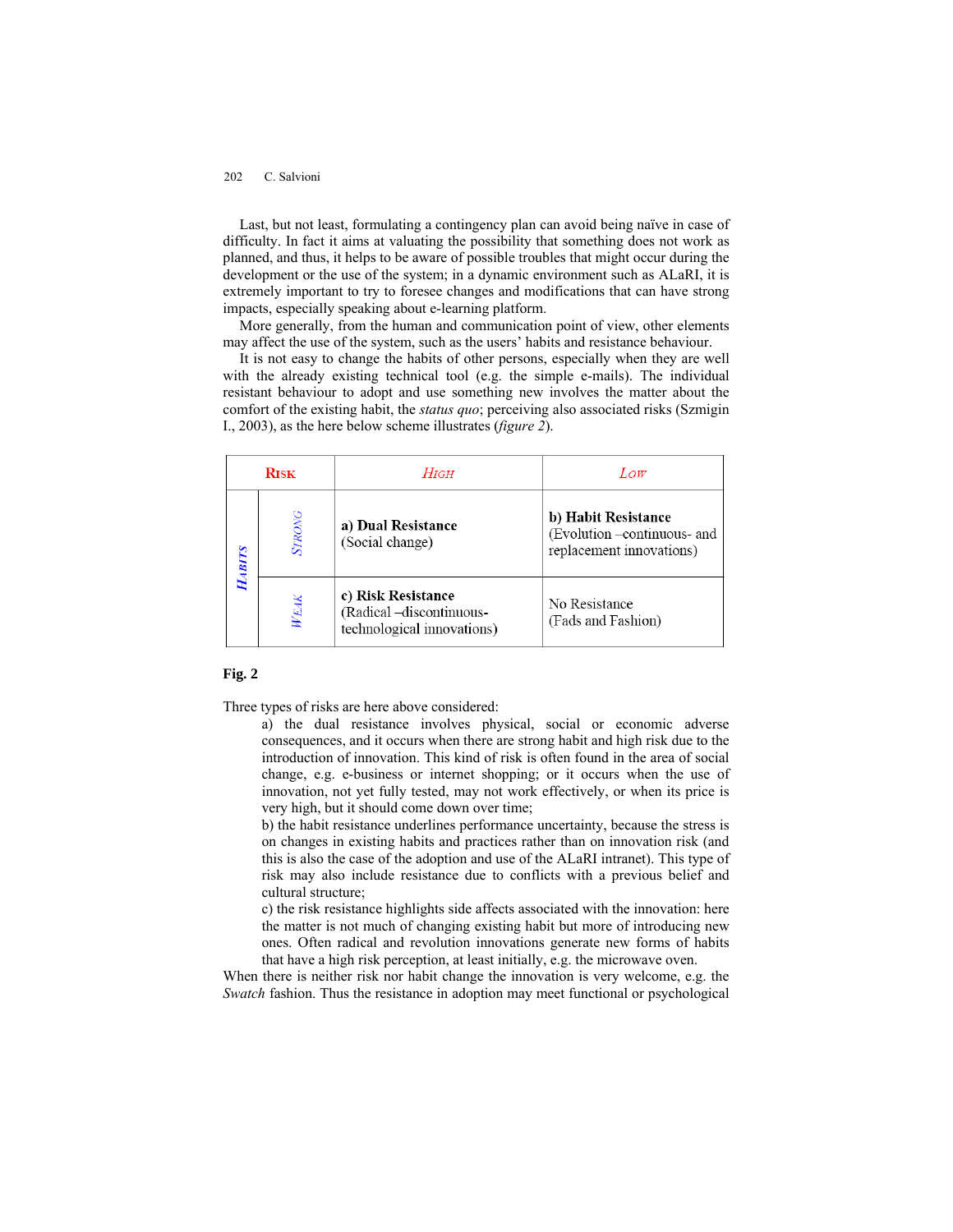barriers. Functional barriers include product usage patterns, product value and risks associated with product usage, reflecting the ideas of complexity and relative advantage. While psychological barriers arise from existing habits, prior beliefs, traditions, and they can reflect the idea of a compatible technology. The barriers entailed by this above mentioned ideas are here below briefly described.

The complexity of a product implies the need of special training to use it. And in ALaRI case it is relevant both for the developers and for the final users. In fact, on one hand the developers had to learn a particular software language, standard but not very used, in order to build the ALaRI intranet platform; and on the other hand the final users found an interface not intuitive, with some usability troubles, that did not make easy its use.

The perception of the relative advantage has greatly affected the use of the ALaRI e-learning systems, especially on behalf of the faculty members. In fact some of them not only did not use the platform, but often did not even care to know it existed, while students (and alumni) appear to be more inclined to become familiar with the platform, perceiving its utility.

The introduction of a new system requires to change previous habits and learning a new model of communication with the students and with the other ALaRI actors, whereas faculty members were used to write simple e-mails to them, or to delegate work that now they can accomplish by themselves using the ALaRI intranet platform (such as providing students with pre-defined marks from a scroll menu). Thus, on one hand the intranet allows a more autonomous and independent management of several information, but on the other hand it also engage more strictly all the users to make such a system a real value for the whole ALaRI community.

Since the relative advantage is something extremely subjective, it becomes a critical activity also to identify the relative advantage that faculty members are disposed to value, and make it well visible and tangible, also long-term.

The compatible technology refers to the context of adoption and to the possibility of integrating the innovation within both the social and technological system already existent, verifying if the new product is consistent with the users' values and past experience. The ALaRI case is particularly interesting because its e-learning intranet system is mainly developed by and for people with engineering, technical and scientific background. Further it has been built for this specific and particular community. So at first sight it seems to be totally compatible with its social and technological system, where apparently in terms of conceptual model there is not any difference between who build and implement the system and who use it. Nevertheless, the resistances to use it show difficulties of usability and communication.

#### **What did work successfully and the achieved results**

What instead did work successfully around the ALaRI technology enhanced learning is here below described:

- the *advanced data filtering* based on user type and status has granted filtered access to shared information, protecting sensitive data and documents.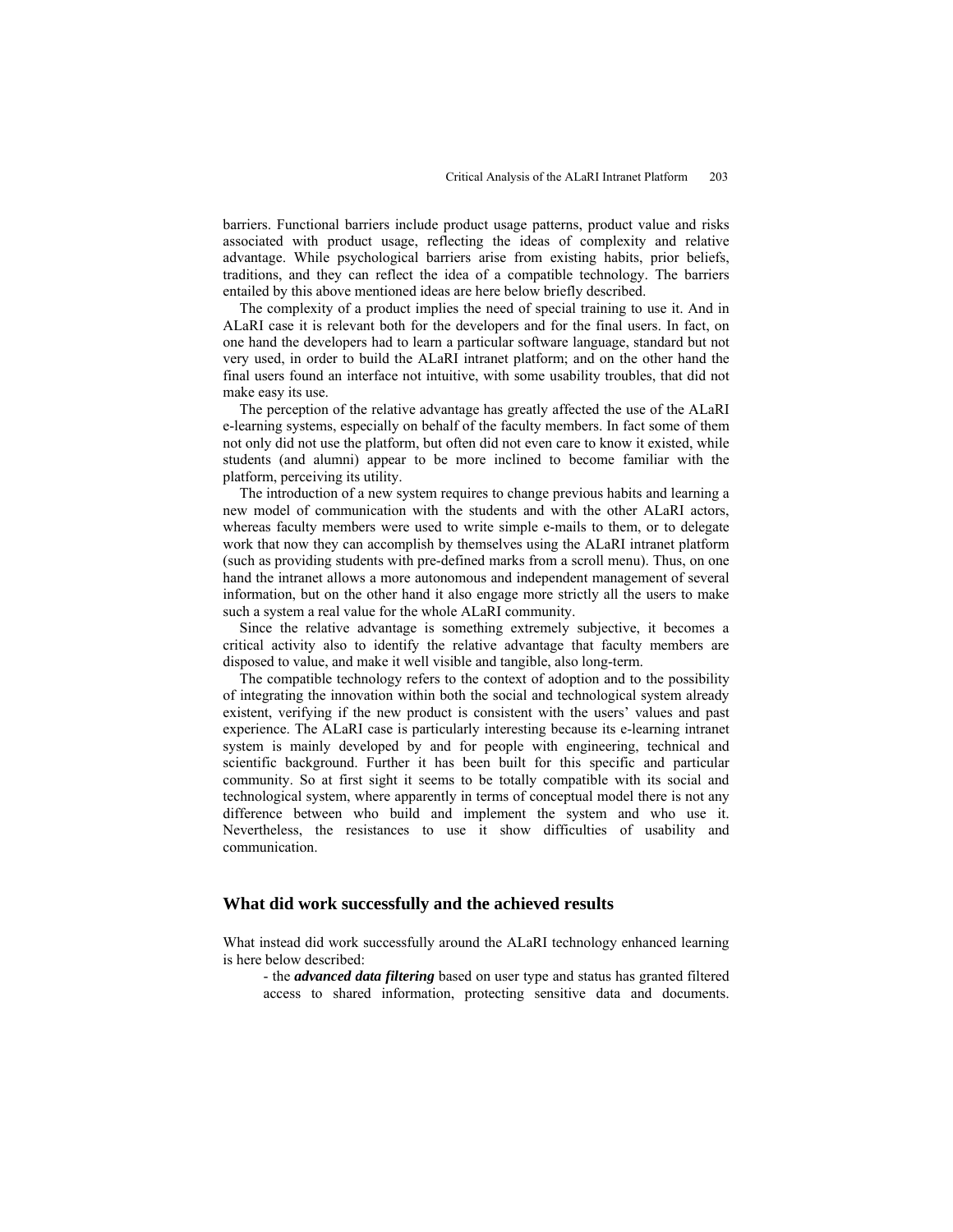Navigational patterns are limited for a certain user by the access rules imposed on his/her account. For example, a sponsor cannot see actors associations for projects he/she is not involved in, whereas the scientific council or the ALaRI staff can.

- the intranet has proved to be the best solution to **keep important documents long-term**; whereas the short-term information are put on a *wiki* platform, more suitable for this purpose

- the **persistent storage** of project deliverables, achieved results and other documents **into the repository** has avoided losing ALaRI know-how acquired during these last seven years (the problem instead is to find the best way to visualize all this know-how to the users)

- on the platform, **policies and rules** are **well issued and accessible**, so that ALaRI actors have to respect and to comply with them, as for instance the uploading of report within defined milestones; or the uploading of master thesis within deadlines to allow the reading and the evaluation of it. And thanks to the policies and rules, a level of formality among the users, also working from remote places, is supported

- the system **makes easier the management of the ALaRI back office**, acting as a sort of "electronic secretary"

- **the ALaRI** *alumni* (the former ALaRI students) **follow-up** has been successfully managed through the intranet, offering them career opportunities and the access to the project results also after the finish of their master's courses

- the promotion of several services, besides the pure educational ones (the strictly e-learning platform)

- the physical closeness (of place and of age) has allowed developers to improve the customization of the staff's and student's interface more quickly and easier rather than the lecturer's and sponsor's ones, thanks also to the possibility to speak with them directly and have immediate feedback.

Consequently staff and students have met less difficulty in the adoption and use of the system (but it is true that the interface is not intuitive and it is necessary to take more into considerations the different users' requirements)

Further, improvements of usability on the intranet have allowed:

- all users to **send suggestions**, critics, and recommendations to the intranet administrators for any requests or questions about the services of the intranet system. And, in this sense, the intranet home page and others particular pages are provided with the technicians' emails to contact

- to **send messages to the employer's private e-mail box**, informing when somebody applies for a job posted. This faces up to the problem to not check the intranet regularly, and so to not see students' applications for some time

- to **up load students' photos** near their names. This helps to recognize the students, associating their faces with the proper names more quickly. And in multi-cultural and multi-ethnic classes with students coming from all over the world, this little expedient gains a considerable importance, making easier the interpersonal relations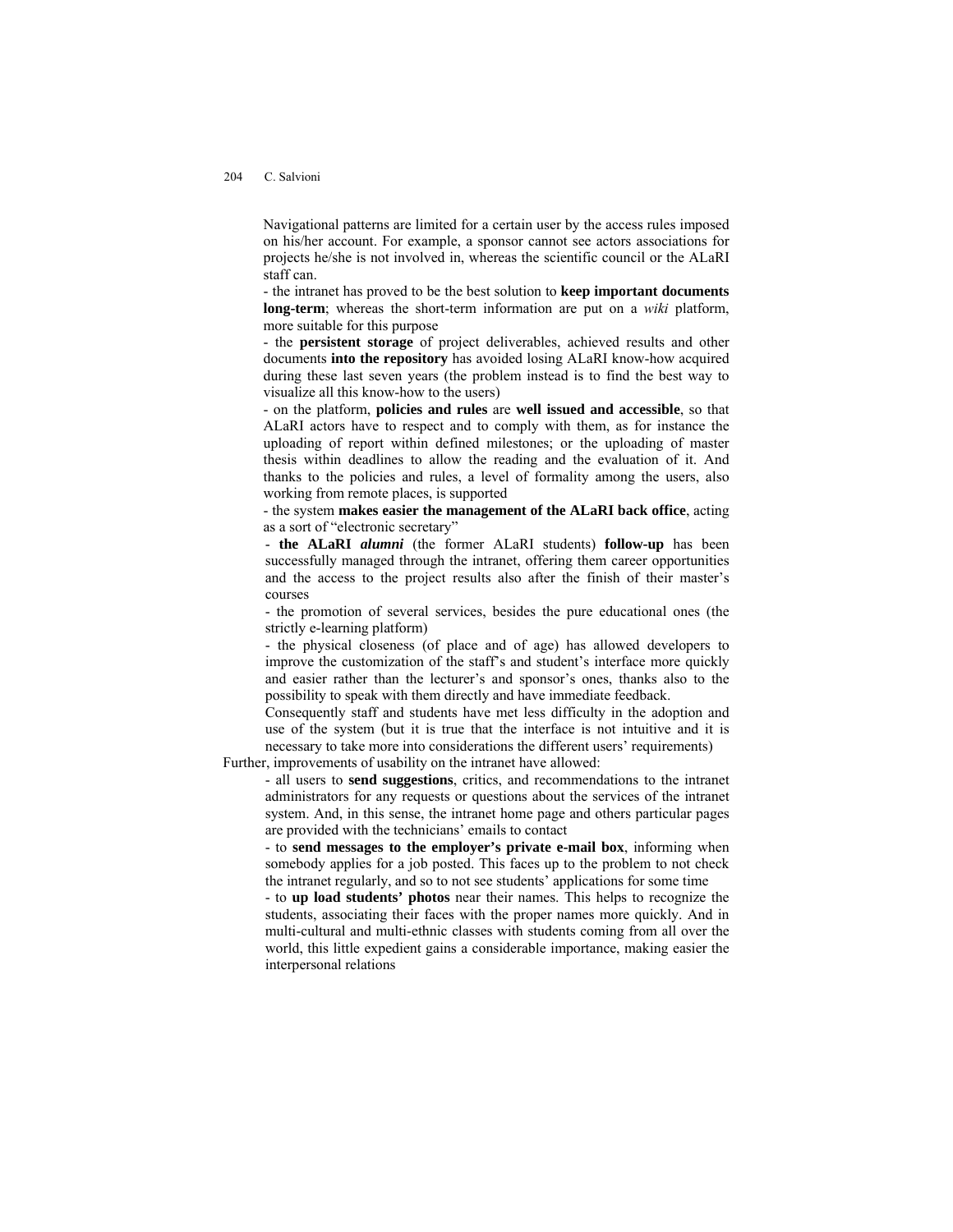# **General recommendations**

Abstracting from this concrete case, in my opinion some overall recommendations could include the following aspects to achieve satisfactory results:

### **a) About the technical building of the platform:**

- the specifications phase is very delicate, and it can never be definitive
- it is necessary to create a very general and extensible model of the application
- to have a flexible environment, broader than the first specifications
- it is necessary to coordinate and supervise the development team
- the developers have to acquire a deep knowledge of the tool

- it is important to design the whole platform, but then to split the development phases, building one section at a time (e.g. first developing one user section, testing it and starting to use it, and then reviewing and redefining requirements not considered previously)

### **b) About the users' requirements:**

- try to work close to the final users, if possible

- analyse carefully the several users' profiles

- customize the user interfaces according to the different users' site-views

- do not underestimate the usability aspects (such as cognitive, semiotic, navigational, technical, and graphical issues)

- maintain and up date data and information on the platform

- try to meet the user's expectation at first - negative experience discourages user

- provide the platform with online help manual, tailored for each profile

# **c) About the users' feedback:**

- find user available to test the platform internally, before its release – identifying the critical users and trying to comply with their requirements

- request the users feedback through usability tests assigning tasks within specific scenarios, and observing and then evaluating how users perform them - review and redefine requirements not considered previously

- improve the following phases of development with the provided feedback and make the suitable modifications

- consider users' resistance and habits, such as functional barriers, i.e. the complexity of the product and the perception of the relative advantage; and psychological barriers, i.e. the compatibility of the technology with the user's background and culture

- promote the use of the platform – at all levels through several actions (e.g. tailored training sessions)

### **d) About the financial issues:**

- estimate a costs preview, i.e. efforts of money, human resources, time spent on learning the tool and building the system, the use of the platform, the maintenance of the data

- formulate a contingency plan, i.e. valuate the possibility that something does not work as planned.

Maybe these suggestions can apply to other situations and help to avoid the problems occurred in ALaRI

community.